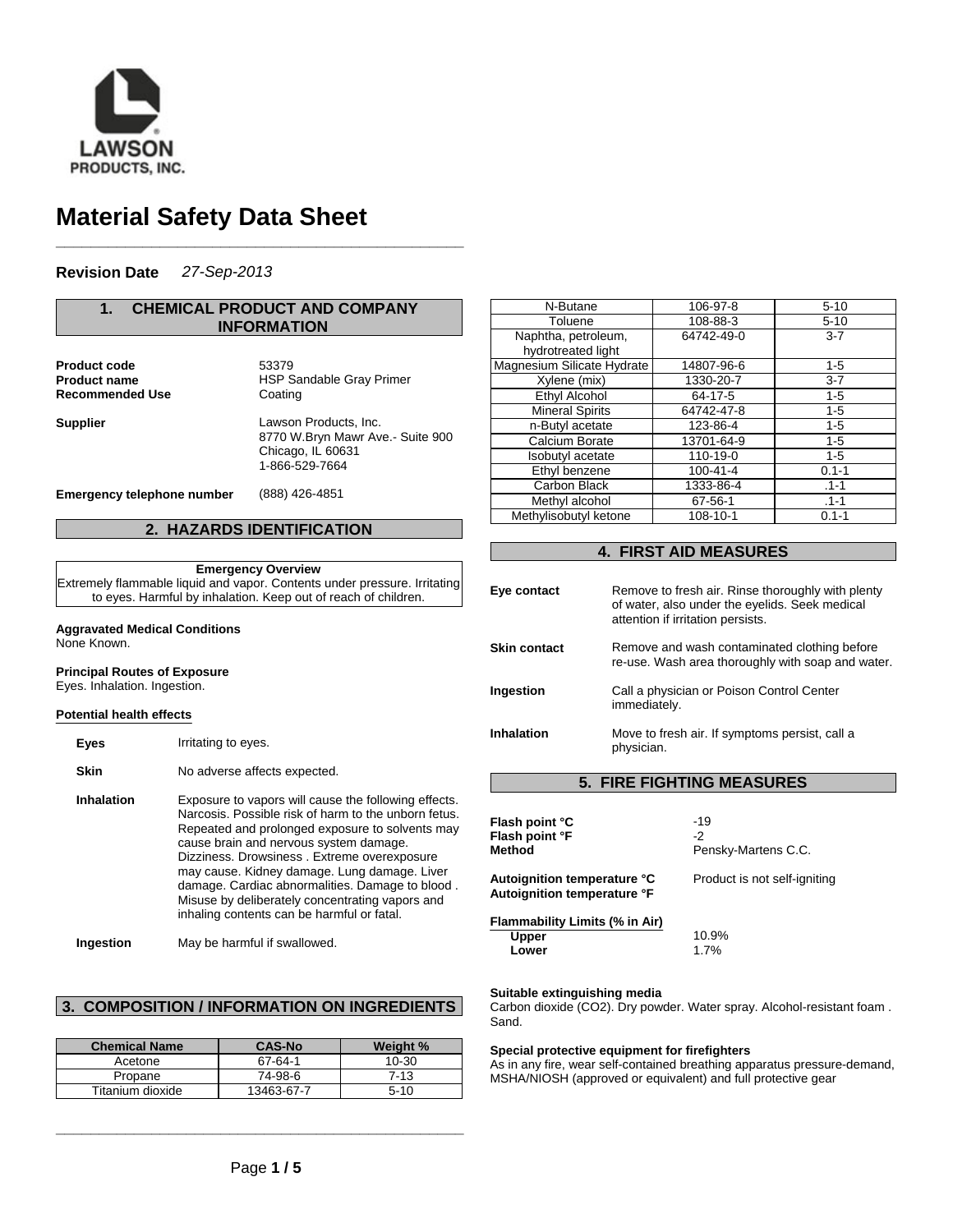## **Fire and Explosion Hazards**

Aerosol containers may vent, rupture or burst when heated to temperatures above 120°F. Vapors may form explosive mixture in air between upper and lower explosive limits which can be ignited by many sources, such as pilot lights, open flames, electrical motors and switches.

**\_\_\_\_\_\_\_\_\_\_\_\_\_\_\_\_\_\_\_\_\_\_\_\_\_\_\_\_\_\_\_\_\_\_\_\_\_\_\_\_\_\_\_\_\_\_\_**

### **Sensitivity to shock**

No information available.

#### **Sensitivity to static discharge**

Yes. Take precautionary measures against static discharges.

## **6. ACCIDENTAL RELEASE MEASURES**

#### **Methods for cleaning up**

Personnel should wear appropriate protective equipment. Follow all precautions for handling. Please refer to appropriate sections of MSDS for additional information. Evacuate area of unprotected and unnecessary personnel. Ventilate area to maintain exposure below permissible exposure limits. Do not allow product to reach sewage system, soil, surface or ground water, or any water course. Notify proper authorities if entry occurs.

## **7. HANDLING AND STORAGE**

#### **Handling**

Do not spray on a naked flame or any other incandescent material. Do not smoke. Protect against electrostatic charges.

#### **Storage**

Observe pressurized container storage regulations. Consult with local authorities..

## **8. EXPOSURE CONTROLS / PERSONAL PROTECTION**

| <b>Chemical</b>        | <b>OSHA PEL</b>        | <b>OSHA PEL</b> | <b>ACGIH OEL</b>   | <b>ACGIH OEL</b> |
|------------------------|------------------------|-----------------|--------------------|------------------|
| <b>Name</b>            | (TWA)                  | (Ceiling)       | (TWA)              | (STEL)           |
| Acetone                | 1000 ppm               |                 | 500 ppm            | 750 ppm          |
|                        | 2400 mg/m <sup>3</sup> |                 |                    |                  |
| Propane                | 1000 ppm               |                 | 1000 ppm           |                  |
|                        | 1800 mg/m <sup>3</sup> |                 |                    |                  |
| N-Butane               |                        |                 |                    | 1000 ppm         |
| Toluene                | 200 ppm                | 300 ppm         | 20 ppm             |                  |
| Ethyl Alcohol          | 1000 ppm               |                 |                    | 1000 ppm         |
|                        | 1900 mg/m <sup>3</sup> |                 |                    |                  |
| Isobutyl               | 150 ppm                |                 | 150 ppm            |                  |
| acetate                | 700 mg/m $3$           |                 |                    |                  |
| Ethyl benzene          | $100$ ppm              |                 | 20 ppm             |                  |
|                        | 435 mg/m $3$           |                 |                    |                  |
| Xylene (mix)           | $100$ ppm              |                 | $100$ ppm          | 150 ppm          |
|                        | 435 mg/m $3$           |                 |                    |                  |
| n-Butyl                | 150 ppm                |                 | 150 ppm            | 200 ppm          |
| acetate                | 710 mg/m $3$           |                 |                    |                  |
| <b>Mineral Spirits</b> |                        |                 |                    |                  |
| Titanium               | 15 mg/m $3$            |                 | 10 mg/m $3$        |                  |
| dioxide                |                        |                 |                    |                  |
| Magnesium              |                        |                 | $2 \text{ mg/m}^3$ |                  |
| Silicate               |                        |                 |                    |                  |
| Hydrate                |                        |                 |                    |                  |

| Calcium        |                      |                    |         |
|----------------|----------------------|--------------------|---------|
| Borate         |                      |                    |         |
| Methylisobutyl | $100$ ppm            | 20 ppm             | 75 ppm  |
| ketone         | 410 mg/m $3$         |                    |         |
| Naphtha,       |                      |                    |         |
| petroleum,     |                      |                    |         |
| hydrotreated   |                      |                    |         |
| light          |                      |                    |         |
| Carbon Black   | $3.5 \text{ mg/m}^3$ | $3 \text{ mg/m}^3$ |         |
| Methyl alcohol | 200 ppm              | $200$ ppm          | 250 ppm |
|                | 260 mg/ $m3$         |                    |         |

#### **Ventilation and Environmental Controls**

Adequate ventilation should be provided to keep exposure levels below current acceptable exposure limits. Ensure adequate ventilation, especially in confined areas.

#### **Hygiene measures**

Keep away from food, drink and animal feeding stuffs. Wash hands before breaks and immediately after handling the product.

#### **Respiratory protection**

None required if adequate ventilation is provided. Wear a NIOSH approved respirator when mixing or applying product in a poorly ventilated area. Use NIOSH approved respirator if TLV limit is exceeded.

## **Hand Protection**

Chemical resistant gloves. Impervious gloves. Consult glove manufacturer to determine the proper type for a specific operation.

#### **Eye protection**

Tightly fitting safety goggles.

## **Skin and body protection**

None necessary under normal conditions

## **9. PHYSICAL AND CHEMICAL PROPERTIES**

**Form** Aerosol **Odor** Aromatic<br> **Odor Threshold Containery No** inform **pH**<br> **Specific Gravity**<br> **C.77-0.85**<br> **C.77-0.85 Specific Gravity** 0.77-0.85<br> **Vapor pressure** 40 PSI, 2750 hPa **Vapor pressure<br>Density Vapor density and the Control Control No data available<br>
<b>Evaporation Rate** Mo data available **Evaporation Rate Water solubility Mo data available VOC Content COMPLAN** 50.8%; 569.8 g/l; **Solids content MIR value** 1.10 **Partition Coefficient (n-octanol/water) Boiling point/range °C**  $\qquad \qquad$  -110 C<br> **Boiling point/range °F**  $\qquad \qquad$ -166 F **Boiling point/range °F** -166 F<br>**Melting point/range °C** Mo data available **Melting point/range °C** No data available<br> **Melting point/range °F** No data available **Melting point/range °F** No<br> **Flash point °C** -19 **Flash point °C** -19<br> **Flash point °F** -2 **Flash point °F** 

**Color** No information available<br> **Odor** Aromatic **No information available** 0.85 g/cm<sup>3</sup> @ 20° (68°F)<br>No data available **VOC Content** 50.8%; 569.8 g/l; 4.76 lb/gal No data available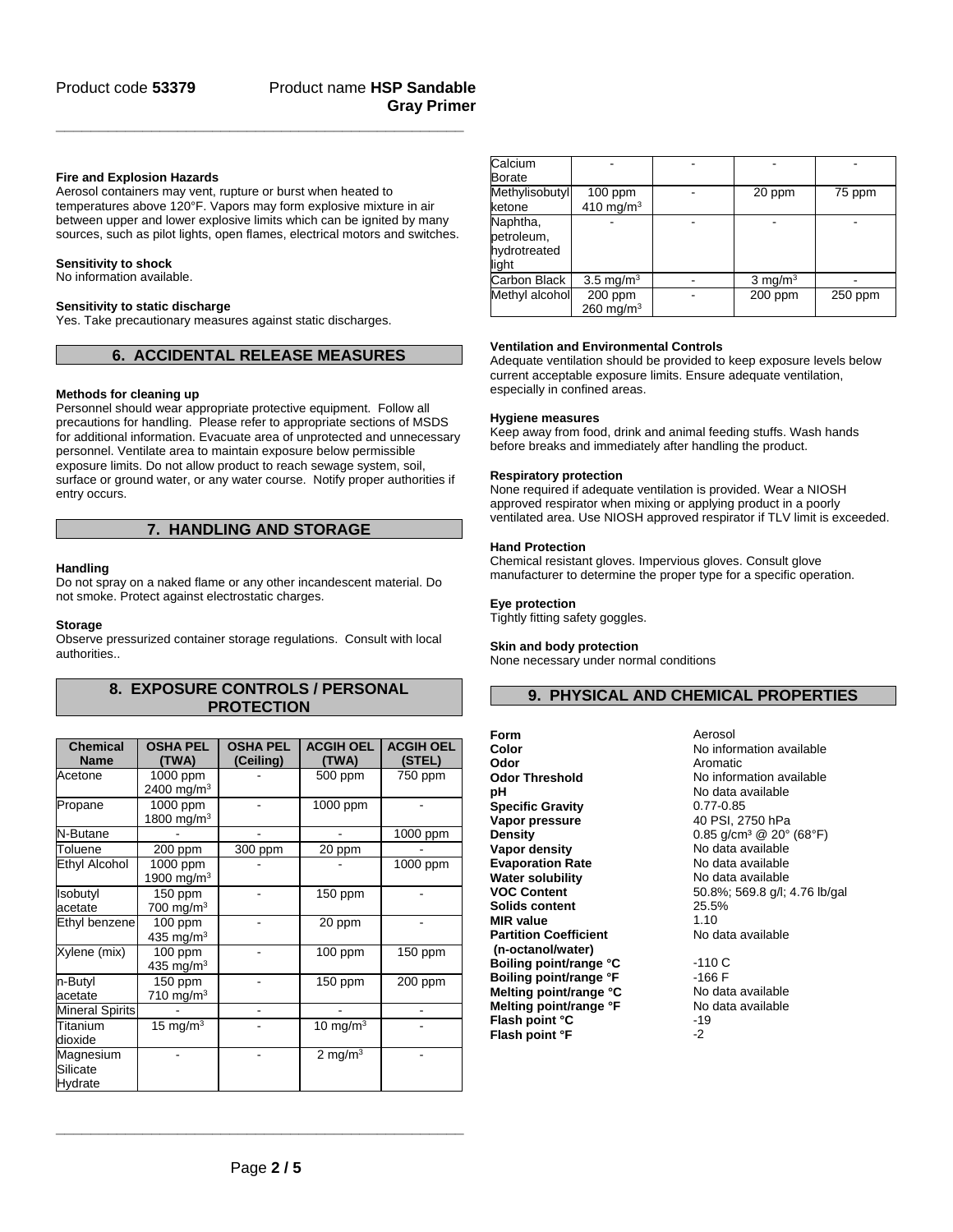## Product name **HSP Sandable Gray Primer**

## **10. STABILITY AND REACTIVITY**

**\_\_\_\_\_\_\_\_\_\_\_\_\_\_\_\_\_\_\_\_\_\_\_\_\_\_\_\_\_\_\_\_\_\_\_\_\_\_\_\_\_\_\_\_\_\_\_**

### **Stability**

Stable under normal conditions. Unstable at high temperatures. In use, may form flammable/explosive vapour-air mixture .

#### **Conditions to avoid**

Do not store in temperatures above 120 degrees F.

## **Incompatability**

None known.

#### **Hazardous Decomposition Products** None known.

## **Polymerization**

Hazardous polymerization does not occur

## **11. TOXICOLOGICAL INFORMATION**

## **Component Information**

| <b>Chemical Name</b>  | <b>LD50</b>    | <b>LD50</b>       | LC50 (inhalation,rat)   |
|-----------------------|----------------|-------------------|-------------------------|
|                       |                | (oral,rat (dermal |                         |
|                       |                | rat/rab.          |                         |
|                       |                | bit)              |                         |
| Acetone               | L,             |                   | 50100 mg/m <sup>3</sup> |
| 67-64-1               |                |                   |                         |
| Propane               | -              | $\overline{a}$    | 658 mg/L                |
| 74-98-6               |                |                   |                         |
| N-Butane              |                |                   | 658 $g/m^3$             |
| 106-97-8              |                |                   |                         |
| <b>Toluene</b>        | 636            | 8390              | 12.5 mg/L               |
| 108-88-3              | mg/kg          | mg/kg             | 26700 ppm               |
| Ethyl Alcohol         |                |                   | 124.7 mg/L              |
| 64-17-5               |                |                   |                         |
| Isobutyl acetate      | 13400          | 17400             |                         |
| 110-19-0              | mg/kg          | mg/kg             |                         |
| Ethyl benzene         | 3500           | 15354             | 17.2 mg/L               |
| $100 - 41 - 4$        | mg/kg          | mg/kg             |                         |
| Xylene (mix)          | 4300           |                   | 47635 mg/L              |
| 1330-20-7             | mg/kg          |                   |                         |
| n-Butyl acetate       |                | 17600             | 390 ppm                 |
| 123-86-4              |                | mg/kg             |                         |
| Mineral Spirits       | 5000           | 2000              | $\overline{5.2}$ mg/L   |
| 64742-47-8            | mg/kg          | mg/kg             |                         |
| Titanium dioxide      | 10000          |                   |                         |
| 13463-67-7            | mg/kg          |                   |                         |
| Magnesium             |                |                   |                         |
| Silicate Hydrate      |                |                   |                         |
| 14807-96-6            |                |                   |                         |
| Calcium Borate        | $\overline{a}$ | ä,                |                         |
| 13701-64-9            |                |                   |                         |
| <b>Methylisobutyl</b> | 2080           | 16000             | 8.2 mg/L                |
| ketone                | mg/kg          | mg/kg             |                         |
| $108 - 10 - 1$        |                |                   |                         |
| Naphtha,              | 5000           | 3160              | 73680 ppm               |
| petroleum.            | mg/kg          | mg/kg             |                         |
| hydrotreated light    |                |                   |                         |
| 64742-49-0            |                |                   |                         |
| Carbon Black          |                |                   |                         |
| 1333-86-4             |                |                   |                         |

| Methyl alcohol<br>67-56-1       | 5628<br>mg/kg | 83.2 mg/L                                                                                                                                                                                                                                         |
|---------------------------------|---------------|---------------------------------------------------------------------------------------------------------------------------------------------------------------------------------------------------------------------------------------------------|
| Synergistic Products            |               | None known                                                                                                                                                                                                                                        |
| <b>Potential health effects</b> |               |                                                                                                                                                                                                                                                   |
| <b>Sensitization</b>            |               | None known                                                                                                                                                                                                                                        |
| <b>Chronic toxicity</b>         |               | None known                                                                                                                                                                                                                                        |
| <b>Mutagenic effects</b>        |               | None known                                                                                                                                                                                                                                        |
| <b>Teratogenic effects</b>      |               | None known                                                                                                                                                                                                                                        |
| <b>Reproductive toxicity</b>    |               | Possible risk of harm to the unborn<br>fetus.                                                                                                                                                                                                     |
| <b>Target Organ Effects</b>     |               | Reports have associated prolonged<br>overexposure to solvents with<br>permanent brain and nervous<br>system damage. Prolonged or<br>repeated occupational overexposure<br>may affect the following:. Kidney.<br>Lungs. Liver. Heart. Blood. Eyes. |
| Other adverse effects           |               | Possible risk of harm to the unborn<br>fetus .                                                                                                                                                                                                    |
| <b>Carcinogenic effects</b>     |               | See table below                                                                                                                                                                                                                                   |
|                                 |               |                                                                                                                                                                                                                                                   |

| <b>Chemical</b><br><b>Name</b>                  | <b>ACGIH</b><br>OEL-<br>Carcinoge | <b>IARC</b>       | NTP-<br><b>Known</b><br>Carcinoge | NTP-<br><b>Suspected</b><br><b>Human</b> | <b>OSHA</b><br><b>RTK</b><br>Carcinoge |
|-------------------------------------------------|-----------------------------------|-------------------|-----------------------------------|------------------------------------------|----------------------------------------|
|                                                 | ns                                |                   | ns                                | <b>Carcinoge</b><br>ns                   | ns                                     |
| Acetone                                         | A4                                | Not Listed        | Not Listed                        | Not Listed                               | Not Listed                             |
| Propane                                         | Not Listed                        | Not Listed        | Not Listed                        | Not Listed                               | Not Listed                             |
| N-Butane                                        | Not Listed                        | Not Listed        | Not Listed                        | Not Listed                               | Not Listed                             |
| Toluene                                         | A4                                | <b>Not Listed</b> | Not Listed                        | <b>Not Listed</b>                        | Not Listed                             |
| Ethyl Alcohol                                   | A3                                | Group 1           | Not Listed                        | Not Listed                               | Listed                                 |
| Isobutyl<br>acetate                             | <b>Not Listed</b>                 | <b>Not Listed</b> | <b>Not Listed</b>                 | <b>Not Listed</b>                        | Not Listed                             |
| Ethyl benzene                                   | A3                                | Group 2B          | Not Listed                        | Not Listed                               | Listed                                 |
| Xylene (mix)                                    | A4                                | <b>Not Listed</b> | Not Listed                        | Not Listed                               | Not Listed                             |
| n-Butyl<br>acetate                              | Not Listed                        | Not Listed        | Not Listed                        | <b>Not Listed</b>                        | Not Listed                             |
| <b>Mineral Spirits</b>                          | <b>Not Listed</b>                 | <b>Not Listed</b> | Not Listed                        | Not Listed                               | Not Listed                             |
| Titanium<br>dioxide                             | A4                                | Group 2B          | <b>Not Listed</b>                 | <b>Not Listed</b>                        | Listed                                 |
| Magnesium<br>Silicate<br>Hydrate                | A4                                | <b>Not Listed</b> | Not Listed                        | Not Listed                               | Not Listed                             |
| Calcium<br><b>Borate</b>                        | <b>Not Listed</b>                 | <b>Not Listed</b> | <b>Not Listed</b>                 | Not Listed                               | Not Listed                             |
| Methylisobutyl<br>ketone                        | A <sub>3</sub>                    | Group 2B          | Not Listed                        | <b>Not Listed</b>                        | Listed                                 |
| Naphtha,<br>petroleum,<br>hydrotreated<br>light | <b>Not Listed</b>                 | <b>Not Listed</b> | <b>Not Listed</b>                 | Not Listed                               | Not Listed                             |
| Carbon Black                                    | A3                                | Group 2B          | Not Listed                        | Not Listed                               | Listed                                 |
| Methyl alcohol Not Listed                       |                                   | Not Listed        |                                   | Not Listed Not Listed Not Listed         |                                        |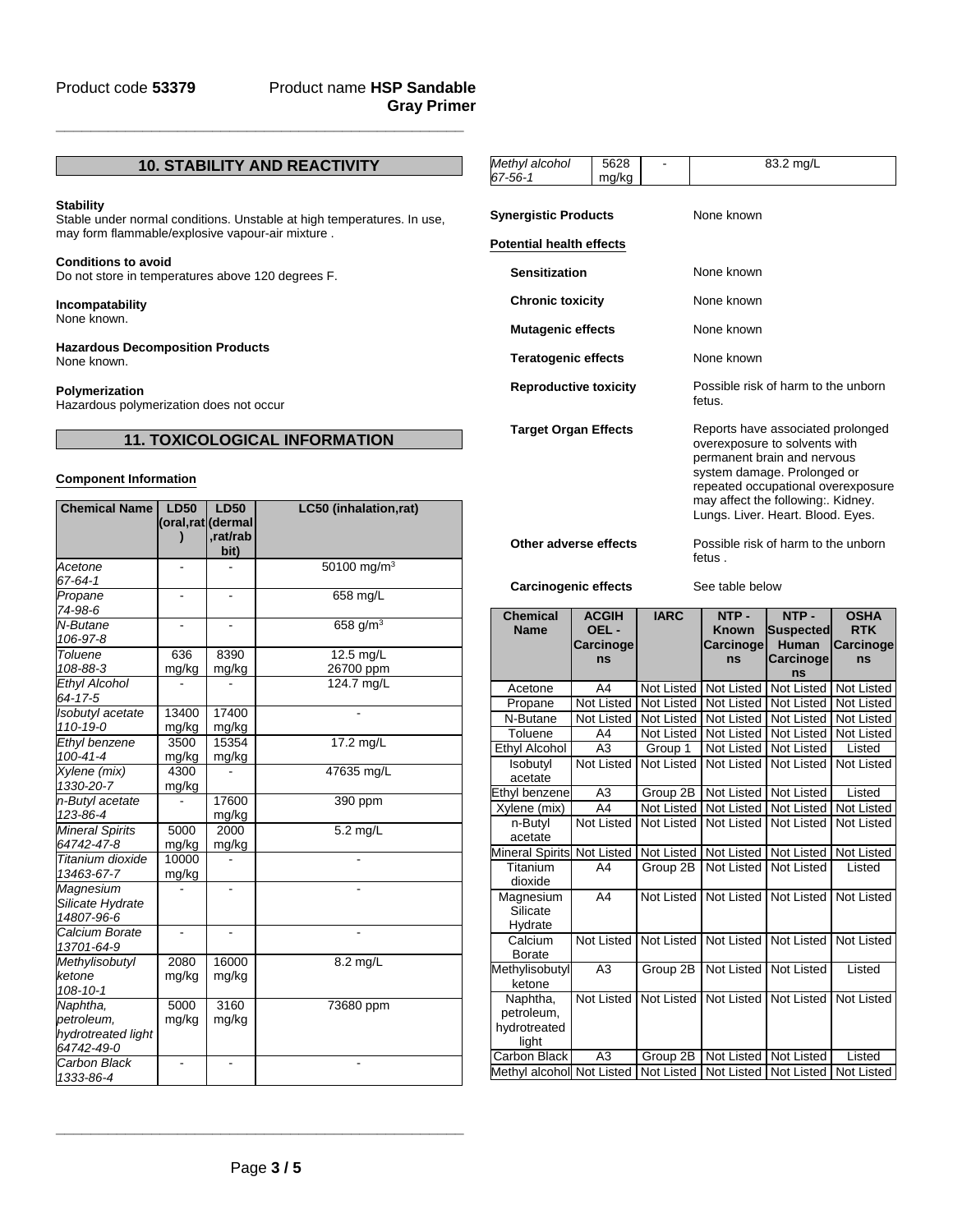## Product name **HSP Sandable Gray Primer**

## **12. ECOLOGICAL INFORMATION**

**\_\_\_\_\_\_\_\_\_\_\_\_\_\_\_\_\_\_\_\_\_\_\_\_\_\_\_\_\_\_\_\_\_\_\_\_\_\_\_\_\_\_\_\_\_\_\_**

## Acetone

#### **Microtox Data**

*Photobacterium phosphoreum EC50=14500 mg/L (15 min)* **Water Flea Data**

*Daphnia magna EC5010294 - 17704 mg/L (48 h) Daphnia magna EC5012600 - 12700 mg/L (48 h)*

#### **Toluene**

**Microtox Data**

*Photobacterium phosphoreum EC50=19.7 mg/L (30 min)* **Water Flea Data**

*Daphnia magna EC505.46 - 9.83 mg/L (48 h)*

*Daphnia magna EC50=11.5 mg/L (48 h)*

Naphtha, petroleum, hydrotreated light

#### **Water Flea Data**

*Chaetogammarus marinus LC50=2.6 mg/L (96 h)*

## Xylene (mix)

**Microtox Data**

*Photobacterium phosphoreum EC50=0.0084 mg/L (24 h)*

## **Water Flea Data**

*Gammarus lacustris LC50=0.6 mg/L (48 h)*

*water flea EC50=3.82 mg/L (48 h)*

## Ethyl Alcohol

## **Microtox Data**

*Photobacterium phosphoreum EC50=34634 mg/L (30 min) Photobacterium phosphoreum EC50=35470 mg/L (5 min)*

#### **Water Flea Data**

*Daphnia magna LC509268 - 14221 mg/L (48 h) Daphnia magna EC50=10800 mg/L (24 h) Daphnia magna EC50=2 mg/L (48 h)*

Mineral Spirits

## **Water Flea Data**

*Den-dronereides heteropoda LC50=4720 mg/L (96 h)* n-Butyl acetate

**Microtox Data** *Photobacterium phosphoreum EC50=70.0 mg/L (5 min) Photobacterium phosphoreum EC50=82.2 mg/L (15 min) Pseudomonas putida EC50=959 mg/L (18 h) Photobacterium phosphoreum EC50=98.9 mg/L (30 min)*

**Water Flea Data**

*Daphnia magna EC50=72.8 mg/L (24 h)*

## Isobutyl acetate

**Water Flea Data**

*Daphnia magna EC50=168 mg/L (24 h)*

## Ethyl benzene

**Microtox Data** *Photobacterium phosphoreum EC50=9.68 mg/L (30 min) Nitrosomonas EC50=96 mg/L (24 h)*

**Water Flea Data**

*Daphnia magna EC501.8 - 2.4 mg/L (48 h)*

#### Carbon Black

**Water Flea Data**

*Daphnia magna EC50>5600 mg/L (24 h)*

## Methylisobutyl ketone

**Microtox Data** *Photobacterium phosphoreum EC50=79.6 mg/L (5 min)* **Water Flea Data**

*Daphnia magna EC50=170 mg/L (48 h)*

| <b>Aquatic toxicity</b>    | Harmful to aquatic organisms Do not let product<br>enter drains.                                                                                              |
|----------------------------|---------------------------------------------------------------------------------------------------------------------------------------------------------------|
| <b>Ecotoxicity effects</b> | This product does not contain any<br>chlorofluorocarbons (CFC's),<br>hydrochlorofluorocarbons (HCFC's),<br>perfluorocarbons (PCF's), or chlorinated solvents. |

## **13. DISPOSAL CONSIDERATIONS**

#### **Disposal Information**

Dispose in accordance with federal, state, and local regulations. Do not puncture or incinerate. Do not heat or cut empty containers with electric or gas torches . Please recycle empty container whenever possible.

#### **Waste from residues / unused products**

Dispose in accordance with federal, state, and local regulations.

## **14. TRANSPORTATION INFORMATION**

#### **DOT**

Consumer commodity, ORM-D. UN1950 Aerosols, flammable, 2.1.

**TDG**

Consumer commodity, ORM-D. UN1950 AEROSOLS, flammable, 2.1

## **15. REGULATORY INFORMATION**

#### **Chemical Name US EPA SARA 313 Emission Reporting**

| Toluene        | Listed |
|----------------|--------|
| Ethyl benzene  | Listed |
| Xylene (mix)   | Listed |
| Methylisobutyl | Listed |
| ketone         |        |
| Methyl alcohol | Listed |

#### **State Regulations**

| <b>Chemical Name</b>                      | <b>RTK</b> | New Jersey - Pennsylvania<br>- RTK | California<br><b>Prop. 65</b>               |
|-------------------------------------------|------------|------------------------------------|---------------------------------------------|
| Acetone                                   | Not Listed | Listed                             | Not Listed                                  |
| Propane                                   | Listed     | Listed                             | Not Listed                                  |
| N-Butane                                  | Not Listed | Listed                             | Not Listed                                  |
| Toluene                                   | Listed     | Listed                             | Development<br>al<br>Female<br>Reproductive |
| Ethyl Alcohol                             | Not Listed | Listed                             | not listed                                  |
| <b>Isobutyl</b> acetate                   | Listed     | Listed                             | Not Listed                                  |
| Ethyl benzene                             | Listed     | Listed                             | Carcinogen                                  |
| Xylene (mix)                              | Not Listed | Listed                             | Not Listed                                  |
| n-Butyl acetate                           | Listed     | Listed                             | Not Listed                                  |
| <b>Mineral Spirits</b>                    | Not Listed | <b>Not Listed</b>                  | Not Listed                                  |
| Titanium dioxide                          | Not Listed | Listed                             | Carcinogen                                  |
| Magnesium Silicate Hydrate                | Not Listed | Listed                             | Not Listed                                  |
| Calcium Borate                            | Not Listed | <b>Not Listed</b>                  | Not Listed                                  |
| Methylisobutyl ketone                     | Listed     | Listed                             | Carcinogen                                  |
| Naphtha, petroleum,<br>hydrotreated light | Not Listed | Not Listed                         | Not Listed                                  |